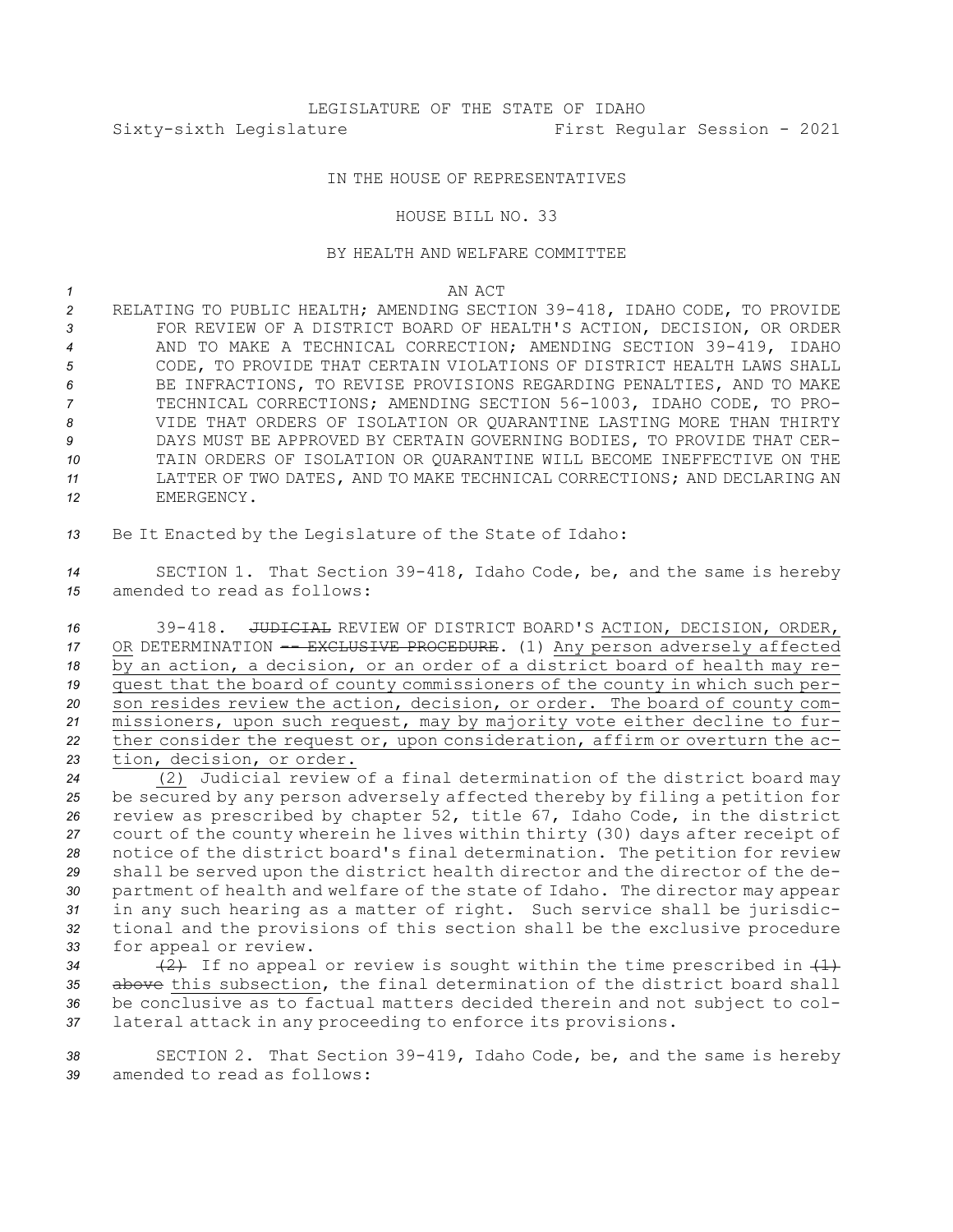39-419. VIOLATION OF PUBLIC DISTRICT HEALTH LAWS -- INFRACTION -- MIS- DEMEANOR -- CIVIL LIABILITY FOR EXPENSE. (1) It shall be unlawful for any person, association, or corporation, and the officers thereof acting on be- half of an association or <sup>a</sup> corporation, to willfully violate, disobey, or 5 disregard the provisions of the public district health laws or the terms of any lawful notice, order, standard, rule, regulation, or ordinance issued 7 pursuant thereto<del>; or</del>.

8 (2) Any person, association, or corporation, or the officers thereof acting on behalf of an association or <sup>a</sup> corporation, violating any of the provisions of this chapter shall, on <sup>a</sup> first or second offense, be deemed guilty of an infraction and shall be punished by <sup>a</sup> fine not exceeding fifty dollars (\$50.00) for <sup>a</sup> person or three hundred dollars (\$300) for an asso- ciation, <sup>a</sup> corporation, or an officer acting on behalf of such association or corporation. <sup>A</sup> third or subsequent offense shall be <sup>a</sup> misdemeanor, and 15 upon conviction thereof such misdemeanor shall be punished by a fine not ex-16 ceeding three hundred one thousand dollars (\$31,000), or by imprisonment in the county jail for <sup>a</sup> term not exceeding six (6) months, or by both such fine and imprisonment. In addition to fine and imprisonment, any person, asso-19 ciation, or corporation, or the officers thereof acting on behalf of an as-20 sociation or a corporation, found to be in violation of this aet chapter or the rules promulgated thereunder shall be liable for any expense incurred by the district board of health in enforcing this act chapter, or in removing or terminating any nuisance, source of filth, cause of sickness, or health hazard. Conviction under the penalty provisions of this act chapter or any other health law or rules promulgated thereunder shall not relieve any per- son from any civil action in damages that may exist for any injury resulting 27 from any violation of the public district health laws or rules promulgated by the district board of health.

 (3) <sup>A</sup> violator of any law or rule within the jurisdiction of the dis- trict shall be liable in an amount not in excess of the limits prescribed in section 39-108, Idaho Code. The district board may seek recovery by commenc- ing an action in the district court of the county wherein the violation oc- curred. Amounts recovered shall be deposited as required by the provisions of section 39-414(5), Idaho Code.

*<sup>35</sup>* SECTION 3. That Section 56-1003, Idaho Code, be, and the same is hereby *36* amended to read as follows:

*37* 56-1003. POWERS AND DUTIES OF THE DIRECTOR. The director shall have *<sup>38</sup>* the following powers and duties:

 (1) All of the powers and duties of the department of public health, the department of health, the board of health and all nonenvironmental protec- tion duties of the department of health and welfare are hereby vested to the director of the department of health and welfare. Provided, however, that oversight of the department and rulemaking and hearing functions relating to public health and licensure and certification standards shall be vested in the board of health and welfare. Except when the authority is vested in the board of health and welfare under law, the director shall have all such powers and duties as may have been or could have been exercised by his pre- decessors in law, including the authority to adopt, promulgate, and enforce rules, and shall be the successor in law to all contractual obligations en-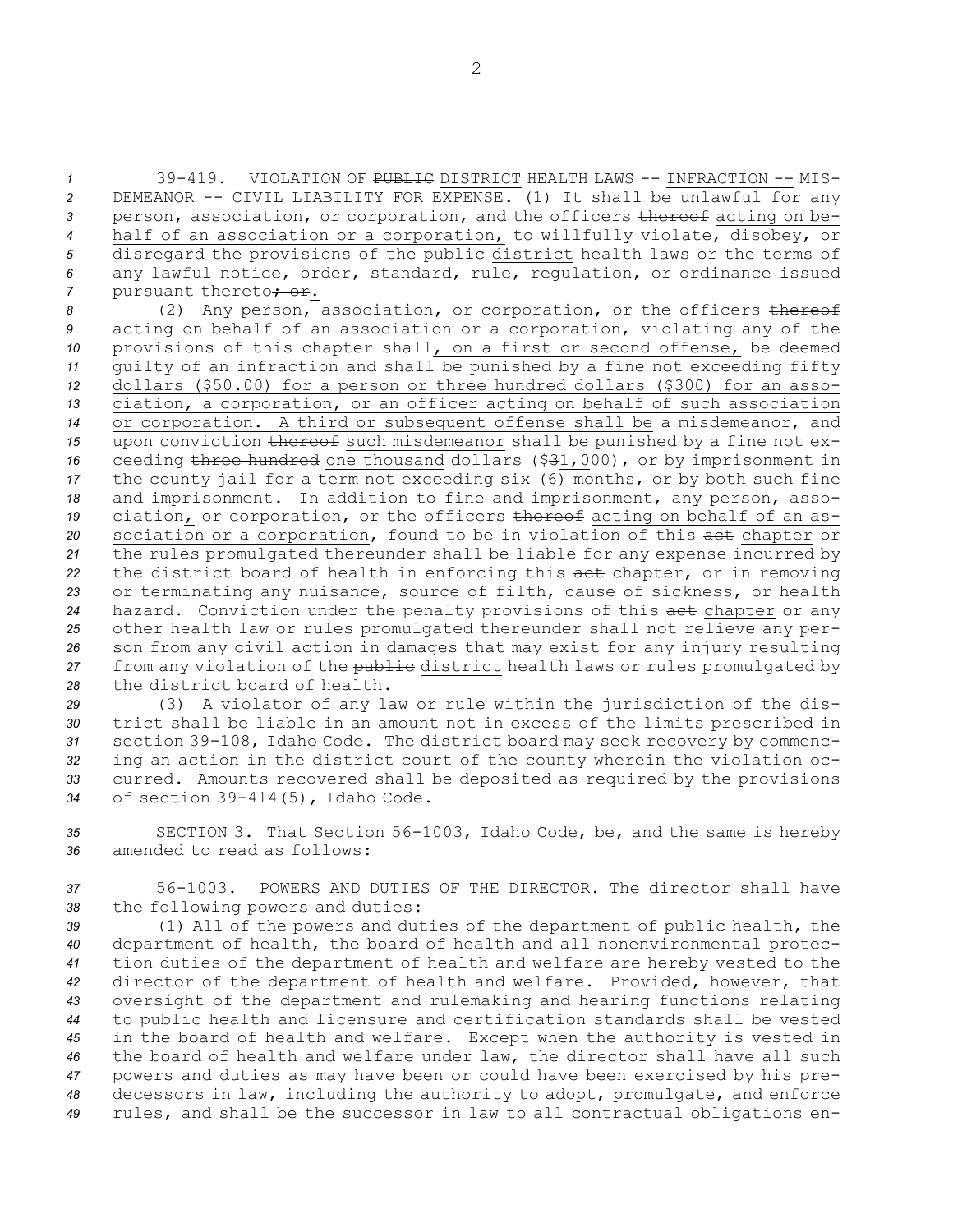*<sup>1</sup>* tered into by predecessors in law. All rulemaking proceedings and hearings *<sup>2</sup>* of the director shall be governed by the provisions of chapter 52, title 67, *3* Idaho Code.

 (2) The director shall, pursuant and subject to the provisions of the Idaho Code, and the provisions of this chapter, formulate and recommend to 6 the board rules, codes and standards<sub>r</sub> as may be necessary to deal with prob- lems related to personal health, and licensure and certification require- ments pertinent thereto, which shall, upon adoption by the board, have the force of law relating to any purpose which that may be necessary and feasible for enforcing the provisions of this chapter, including<sub>r</sub> but not limited to<sub>r</sub> the maintenance and protection of personal health. Any such rule or stan- dard may be of general application throughout the state or may be limited as to times, places, circumstances or conditions in order to make due allowance for variations therein.

 (3) The director, under the rules, codes or standards adopted by him, shall have the general supervision of the promotion and protection of the life, health and mental health of the people of this state. The powers and duties of the director shall include<sub>r</sub> but not be limited to<sub>r</sub> the following:

*<sup>19</sup>* (a) The issuance of licenses and permits as prescribed by law and by the *20* rules of the board;

- *<sup>21</sup>* (b) The supervision and administration of laboratories and the super-*<sup>22</sup>* vision and administration of standards of tests for environmental pol-*<sup>23</sup>* lution, chemical analyses and communicable diseases. The director may *<sup>24</sup>* require that laboratories operated by any city, county, institution, *<sup>25</sup>* person, firm or corporation for health or environmental purposes con-*<sup>26</sup>* form to standards set by the board of health and welfare and the board of *<sup>27</sup>* environmental quality;
- *<sup>28</sup>* (c) The supervision and administration of <sup>a</sup> mental health program, *<sup>29</sup>* which shall include services for the evaluation, screening, custody and *<sup>30</sup>* treatment of the mentally ill and those persons suffering from <sup>a</sup> mental *<sup>31</sup>* defect or mental defects, and services for the prevention of suicide;
- *<sup>32</sup>* (d) The enforcement of minimum standards of health, safety and sanita-*<sup>33</sup>* tion for all public swimming pools within the state;
- *<sup>34</sup>* (e) The supervision and administration of the various schools, hos-*<sup>35</sup>* pitals and institutions that were the responsibility of the board of *36* health;
- *<sup>37</sup>* (f) The supervision and administration of services dealing with the 38 problems of alcoholism, including<sub> $\tau$ </sub> but not limited to $\tau$  the care and re-*<sup>39</sup>* habilitation of persons suffering from alcoholism;
- *<sup>40</sup>* (g) The establishment of liaison with other governmental departments, *<sup>41</sup>* agencies and boards in order to effectively assist other governmental *<sup>42</sup>* entities with the planning for the control of or abatement of health *<sup>43</sup>* problems. All of the rules and standards adopted by the board shall *<sup>44</sup>* apply to state institutions;
- *<sup>45</sup>* (h) The supervision and administration of an emergency medical service 46 program, including, but not limited to, assisting other governmental *<sup>47</sup>* agencies and local governmental units, in providing first aid emergency *<sup>48</sup>* medical services and for transportation of the sick and injured;
- *<sup>49</sup>* (i) The supervision and administration of administrative units whose *<sup>50</sup>* responsibility shall be to assist and encourage counties, cities, other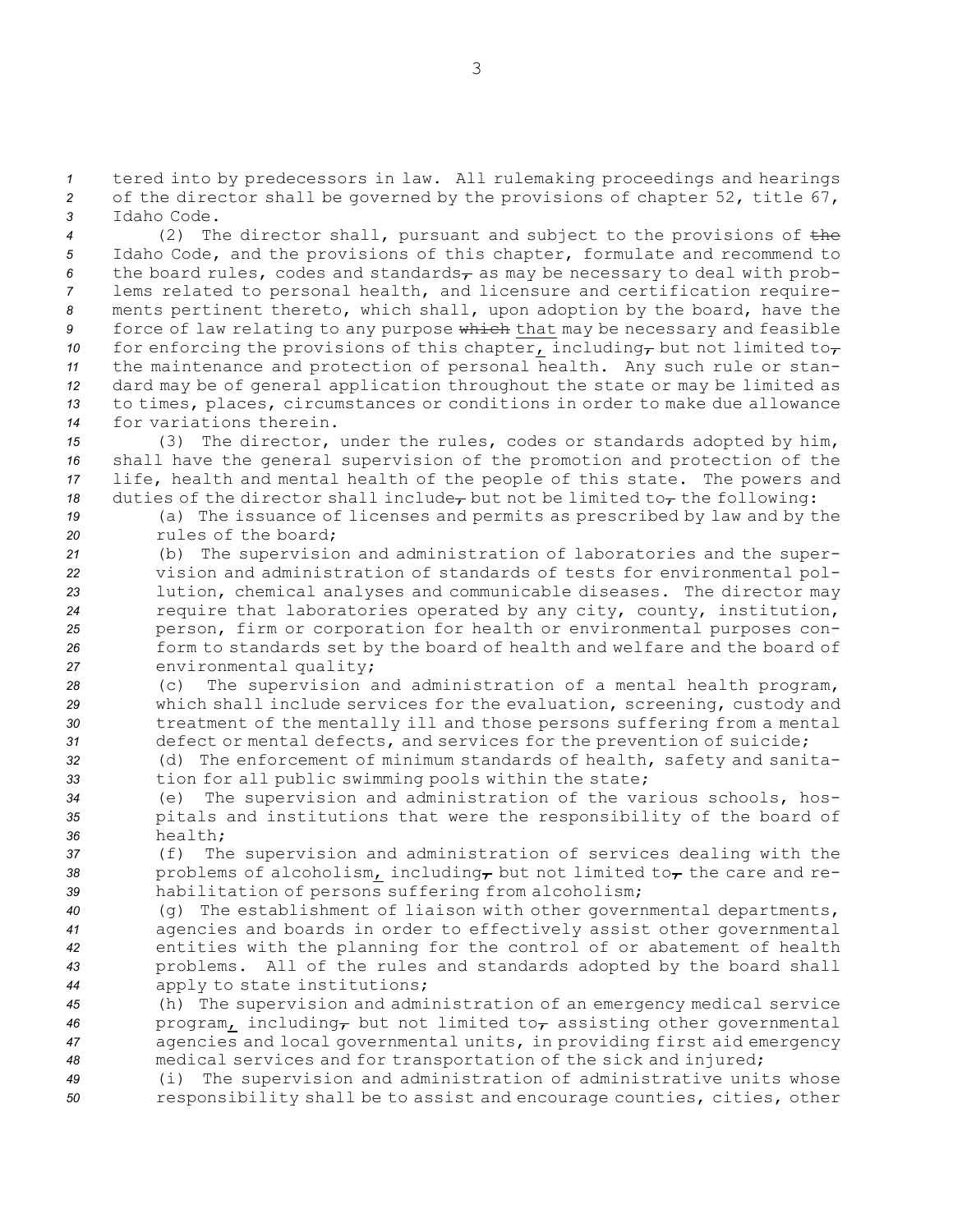governmental units, and industries in the control of and/or abatement of health problems; and (j) The enforcement of all laws, rules, codes and standards relating to *4* health. (4) The director, when so designated by the governor, shall have the power to apply for, receive on behalf of the state, and utilize any federal aid, grants, gifts, gratuities, or moneys made available through the federal government. (5) The director shall have the power to enter into and make contracts and agreements with any public agencies or municipal corporations for fa- cilities, land, and equipment when such use will have <sup>a</sup> beneficial, recre- ational, or therapeutic effect or be in the best interest in carrying out the duties imposed upon the department. The director shall also have the power to enter into contracts for the expen- diture of state matching funds for local purposes. This subsection will con- stitute the authority for public agencies or municipal corporations to enter into such contracts and expend money for the purposes delineated in such con-*18* tracts. (6) The director is authorized to adopt an official seal to be used on appropriate occasions, in connection with the functions of the department or the board, and such seal shall be judicially noticed. Copies of any books, records, papers and other documents in the department shall be admitted in evidence equally with the originals thereof when authenticated under such *24* seal. (7) The director, under rules adopted by the board of health and wel- fare, shall have the power to impose and enforce orders of isolation and quarantine for up to thirty (30) days to protect the public from the spread of infectious or communicable diseases or from contamination from chemical or biological agents, whether naturally occurring or propagated by criminal or terrorist act. (a) For an order of isolation or quarantine to be effective longer than 32 thirty (30) days, such order must be approved by: (i) The board of county commissioners of <sup>a</sup> county affected by the order; or (ii) If the order applies only to <sup>a</sup> city or <sup>a</sup> portion of the city, the city council. (b) An order of isolation or quarantine in effect as of the effective date of this paragraph shall be deemed ineffective on the effective date of this paragraph or thirty (30) days after the order of isolation or quarantine was issued, whichever is later. (c) An order of isolation or quarantine issued pursuant to this section shall be <sup>a</sup> final agency action for purposes of judicial review. How- ever, this shall not prevent the director from reconsidering, amend- ing, or withdrawing the order. Judicial review of orders of isolation or quarantine shall be de novo. The court may affirm, reverse, or modify the order and shall affirm the order if it appears by <sup>a</sup> preponderance of the evidence that the order is reasonably necessary to protect the pub- lic from <sup>a</sup> substantial and immediate danger of the spread of an infec- tious or <sup>a</sup> communicable disease or from contamination by <sup>a</sup> chemical or biological agent.

4